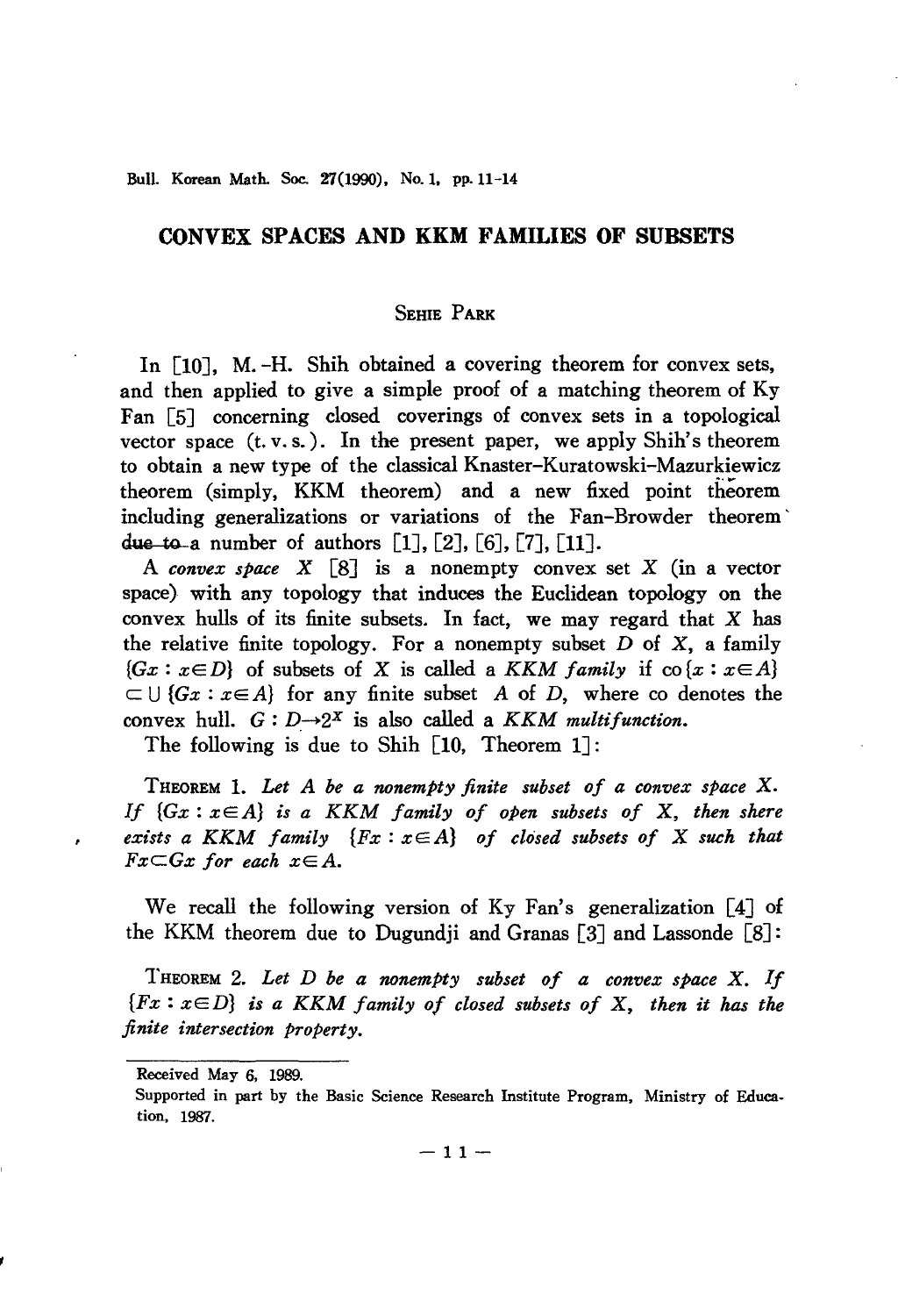#### Sehie Park

Combining Theorems 1 and 2, we obtain

THEOREM 3. *Let <sup>D</sup> be <sup>a</sup> nonempty subset of <sup>a</sup> convex space* X. *If {Gx* : xE *D} is a* KKM *family of open subsets of* X, *then it has the finite intersection property.*

*Proof.* Let *A* be a nonempty finite subset of *D.* Then by Theorem 1, there exists a KKM family  ${Fx : x \in A}$  of closed subsets of X such that  $Fx\subset Gx$  for each  $x\in A$ . By Theorem 2,  $\bigcap \{Fx : x\in A\} \neq \phi$ . Therefore, we have  $\bigcap$   $\{Gx : x \in A\} \neq \phi$ .

مستشفر والمساورات والوارد

REMARKS.

 $(3.1)$  If X is a convex subset of a Hausdorff t. v.s. E, then we may assume that  $X$  has the relative topology  $w.r.t.$  the finite topology of E. Therefore, in this case, Theorem 3 reduces to Kim [7, Theorem 1J, [6, Theorem 2J.

 $(3.2)$  Let  $D = \{x_1, x_2, ..., x_n\}$  be the set of vertices of an  $(n-1)$ simplex in  $X=R^n$ , and  $G: D\rightarrow 2^X$  an open valued KKM multifunction. Then, by Theorem 3, we have  $\bigcap_{i=1}^{n}Gx_i\neq\emptyset$ . This is due to Kim [6, Theorem 1J.

The following is a unified generalization of the Fan-Browder fixed point theorem and a result recently obtained by Kim [6, Theorem 3J.

THEOREM 4. Let X be a convex space and  $S, T: X \rightarrow 2^X$  multifunctions *satisfying*

(a)  $Tx \subseteq Sx$  *for each*  $x \in X$ ,

(b)  $S^{-1}y$  *is convex for each*  $y \in X$ , and

(c)  ${X \ Tx : x \in X}$  *is not a KKM family.* 

*Then S has a fixed point.*

*Proof.* Let  $Gx \equiv X \setminus Tx$  for each  $x \in X$ . Since  $G: X \rightarrow 2^X$  is not a KKM multifunction, there exist a finite subset  $\{x_1, x_2, ..., x_k\}$  of X and an  $x_0 \in \text{co}\{x_1, x_2, ..., x_k\}$  such that  $x_0 \notin \bigcup_{i=1}^k Gx_i$ . Therefore,  $x_0 \in$  $\bigcap_{i=1}^{k}Tx_i \subset \bigcap_{i=1}^{k}Sx_i$ , and equivalently  $x_i \in S^{-1}x_0$  for all i,  $1 \leq i \leq k$ . Since  $x_0$  is a convex combination of  $x_i$ 's and  $S^{-1}x_0$  is convex, we have  $x_0 \in S^{-1}x_0$ , that is,  $x_0 \in Sx_0$ .

We have some consequences of Theorem 4.

$$
-12-
$$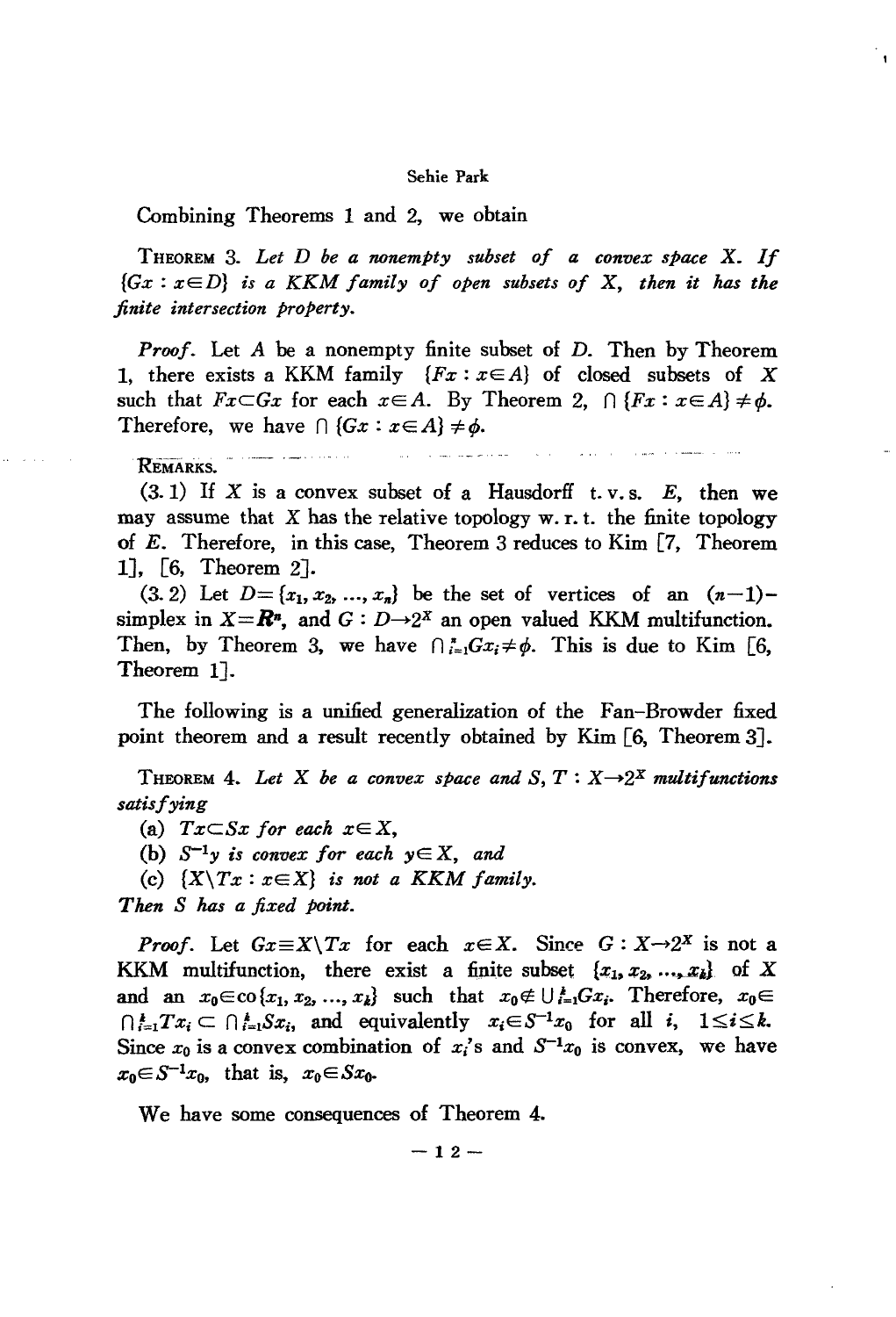THEOREM 5. *In Theorem* 4, *the condition* (c) *can be replaced by the following without affecting the conclusion:*

 $(c_1)$  *Tx is closed for each*  $x \in X$ , *and there exists a finite subset A* of X such that  $X = \bigcup \{Tx : x \in A\}.$ 

*Proof.* Since  $Gx \equiv X \setminus Tx$  is open for each  $x \in X$  and  $\bigcap \{Gx : x \in A\}$  $=$ *b*, by Theorem 3,  $\{Gx : x \in X\}$  is not a KKM family. Hence,  $(c_1)$ implies (c).

### REMARKS.

 $(5.1)$  If X is a nonempty convex subset of a Hausdorff t.v.s. and  $T \equiv S$ , Theorem 5 reduces to Kim [6, Theorem 3] and [7, Theorem 4J.

 $(5.2)$  In [6], [7], Kim used Theorem 5 to obtain some applications.

THEOREM 6. *In Theorem* 4, *the condition* (c) *can be replaced by the following without affecting the conclusion:*

*(cz)* X *is compact, Tx is open for each xEX, and T-ly is nonempty for* each  $y \in X$ .

*Proof.* Since  $T^{-1}y$  is nonempty for each  $y \in X$  and X is compact, X is covered by a finite number of open  $Tx_i$ 's, say,  $1 \le i \le n$ . Then we have  $\bigcap_{i=1}^n (X \setminus Tx_i) = X \setminus \bigcup_{i=1}^n Tx_i = \phi$ . Therefore, by Theorem 2,  ${X \setminus Tx : x \in X}$  is not a KKM family, and hence,  $(c_2)$  implies  $(c)$ .

REMARKS.

(6.1) Theorem 6 is due to Ben-El-Mechaiekh, Deguire, and Granas [1, Theorem 1] and Simons [11, Theorem 4.3]. In [1], the authors used Theorem 6 to obtain applications to variational inequalities of Hartman-Stampacchia and Browder and to the minimax inequality of Ky Fan.

 $(6.2)$  For  $S \equiv T$ , Theorem 6 reduces to the Fan-Browder fixed point theorem [2].

 $(6, 3)$  In our previous work [9], we obtined far reaching generalizations of the Fan-Browder theorem and their applications in various fields.

 $- 13 -$